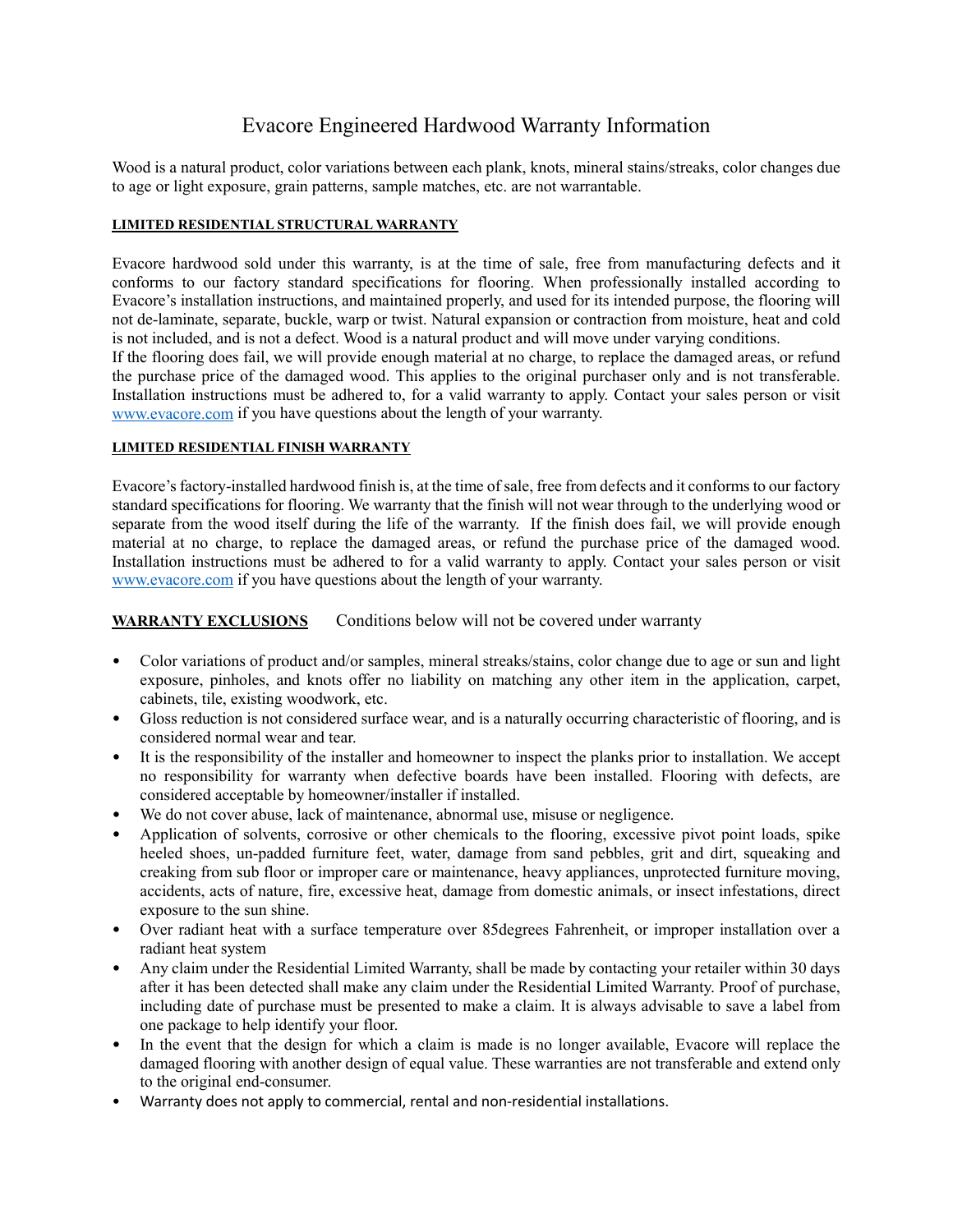### **Pre-Installation Notes**

#### Acclimation

Wood is a dynamic material. Relative humidity of the space will affect the dimensions of the wood flooring. If the space is too dry, wood will lose moisture and will crack and if the environment is too humid, it will absorb moisture and expand.

All of our flooring products should be acclimated to the expected average human living environmental conditions; which is 30- 50% of relative humidity (R.H). When dry environmental conditions prevent acclimation, because of low air R.H numbers (Nevada, Arizona...), use of humidifiers is recommended. When seasonal site environmental conditions prevent proper acclimation due to higher R.H use of dehumidifiers may be necessary prior to installation. For acclimation, the product must be out of the boxes and stay at least for 72 hours in the same space before installation.

#### **Keep the relative humidity of the space between 35-55% at all times 24/7, 365.**

#### Job Site Conditions

A near occupied environment should be established for at least five days before any moisture tests and installations are performed. These environmental conditions associated with occupancy must be maintained throughout testing, installation of flooring, and post installation until actual occupancy. The flooring should not be exposed to high humidity or moisture. Prior to delivery of the wood flooring to the job site:

- Surface drainage should be directed away from the building;
- The building should be "dried-in" with the roof on and outside windows and doors in place and closed;
- All concrete, masonry, sheet rock, and framing members should be thoroughly dry;
- Basements and crawl spaces must be dry and well ventilated;
- In joist construction, outside cross ventilation through vents or other openings in the foundation walls must be provided with no dead air areas;
- A ground cover of 6 mil polyethylene film is essential as a moisture barrier and should be in place over of 100% of the earth in the crawlspace;
- The interior environment at the job site must be at or near occupancy levels;
- In warm months the building must be well ventilated, and during winter months heating should be maintained near occupancy levels at least five days prior to delivery of the wood flooring and until sanding and finishing are completed.
- HVAC should be working and the space should be

#### Concrete Slab Requirements

The slab must:

- **Be properly designed and placed** The slab should be at least four inches thick and it should have vapor barrier beneath it. It should also have a minimum compressive strength of 2500psi.
- **Be clean** all foreign materials such as oil, asphalt, sealers, paint, loose materials, plaster/drywall compound, etc., which can interfere with adhesion or flatness must be removed.
- **Be flat** maximum allowed variation is 3/16" in 10 feet. All variation must be gradual.
- **Be smooth** with a steel trowel or light broom finish. The slab surface should not flake or dust.

### **Directions for Installation**

Please read attached information about the preparation of the sub floor before any installation of our hard wood flooring. The finished wood flooring is only as good as the base or sub floor. The makeup of the sub floor, actual system components, and the condition and quality of the sub floor system, directly affect the performance of the finished flooring. If the system components are not as recommended, the attachment of the flooring can fail. If the condition of the sub floor is poor, not properly cleaned, not dry enough, and not flat enough, the flooring performance will suffer and require a call back and some type of repair or even reinstallation.

Should the wood flooring be in contact with the concrete slab, a potential moisture source, attention to details cannot be emphasized enough. Proper handling and storage, job site conditions, and installation technique are all critical to providing a properly performing floor. Follow the manufacturer's directions precisely.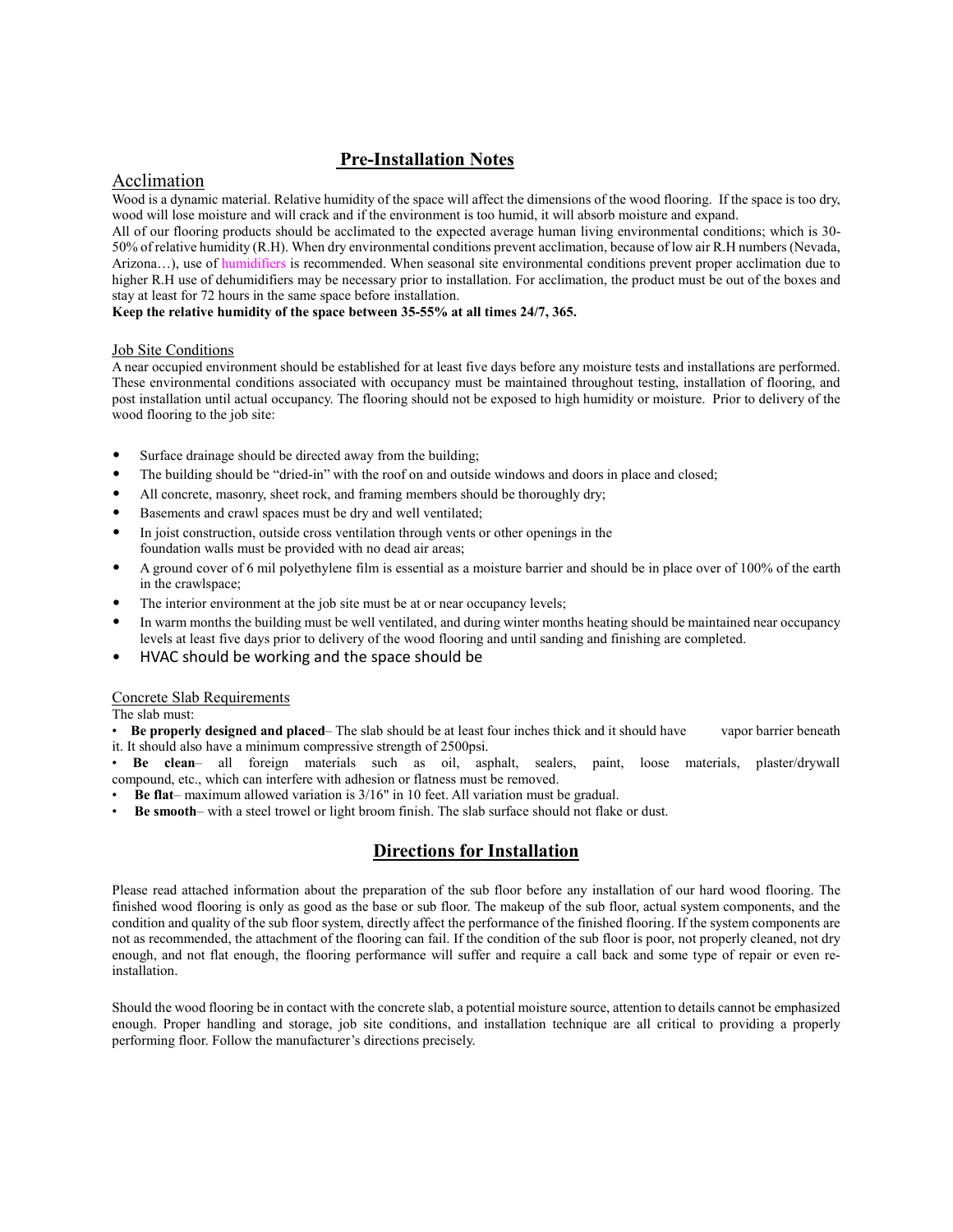# *EvaCore Hardwood Floors*

# **Care and Maintenance**

# **DO:**

\*Regularly preform routine maintenance

- Sweep and dust floors regularly to remove dirt and potential scratching elements.
- Lightly mop when needed with a cleaner that will not leave a residue.
- Clean up spills and accidents immediately.

\*Keep pets' nails trimmed and paws clean

\*Place protective felt pads beneath furniture legs and feet to reduce scratches and dents.

\*Use a dolly and durable floor protection when moving heavy objects, furniture, or appliances.

\*Make certain furniture casters are clean and operate properly (a minimum 1" wide vinyl surface where it comes in contact with wood is recommended). clean wheels periodically to remove dirt and debris.

\*Remove shoes with spikes or damaged heels before walking on floor.

\*Exposure to the sun and its UV rays accelerate the oxidation and aging of wood. This can cause the wood stain and/or wood to fade and/or to change color. We recommend that you rearrange rugs and furniture every so often so the floor ages more evenly.